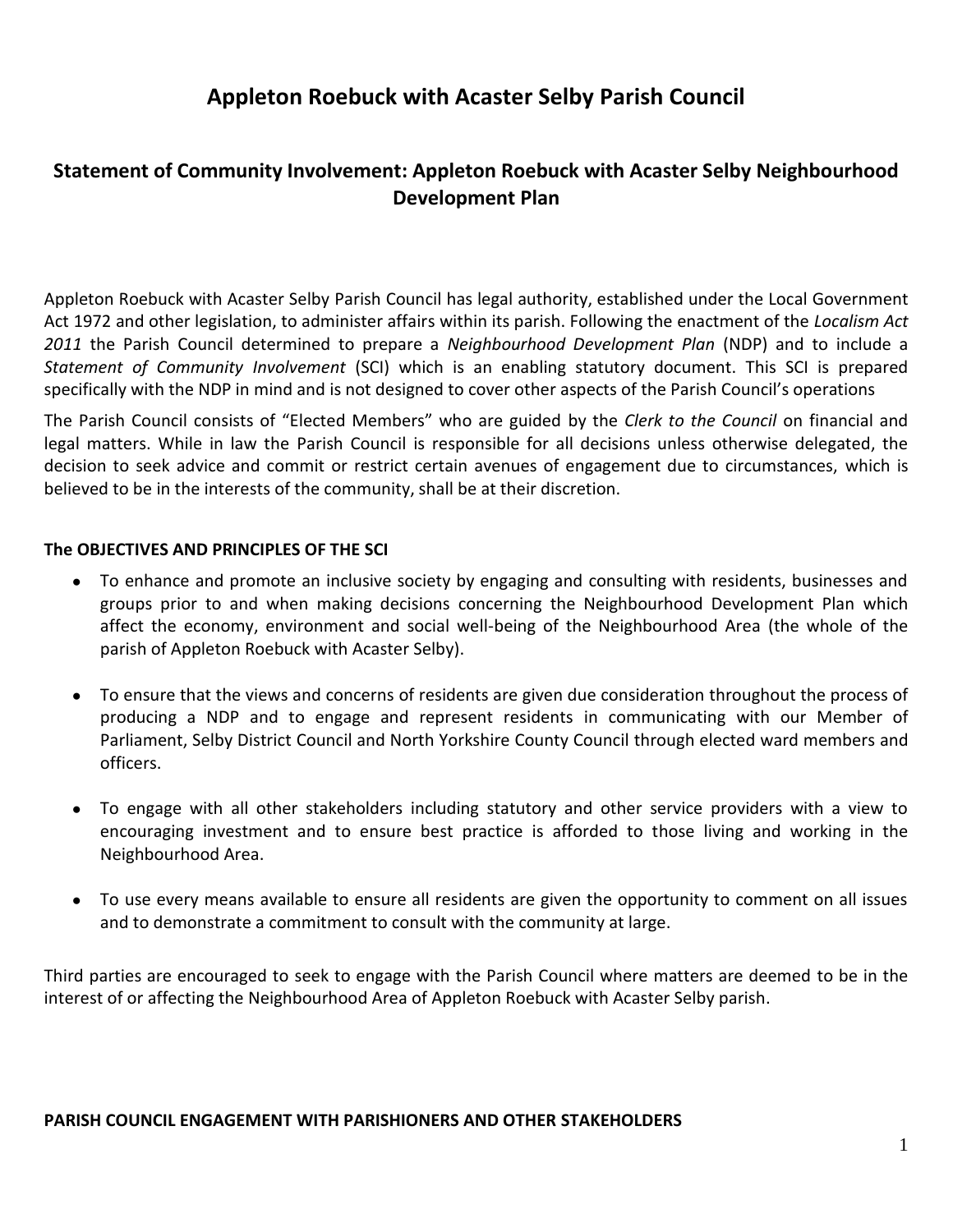● The Parish Council comprises members elected under the Representation of the People Act 1983 and Local Government Act 1972. The Clerk or the Chairman to the Parish Council are the primary contacts, however individual Councillors may be contacted directly during reasonable times of the day. This can be done by appointment, email or telephone and contact details are listed on Selby District Council's website http://www.selby.gov.uk/parish\_main.asp?id=5.

● The Parish Council normally holds monthly meetings, at the Parish Rooms, Appleton Roebuck. Other extraordinary meetings may take place and all meetings are advertised on parish noticeboards. All meetings can be attended by the public and only when confidential matters are included on the agenda is exclusion of the press and public permitted under standing orders.

● All Parish Council meetings are open for members of the public to attend and members of the public may speak during Parishioners Comments at the end of the meeting.

● During the lifetime of the Neighbourhood Development Plan (NDP) production process, the NDP will be a standing agenda item so that the full Parish Council may receive updates on progress from the representatives of the NDP Steering Group and input to the future strategic direction of the work in hand.

● The Parish Council provides up to date information and agendas of meetings on the notice boards located in the parish. Minutes are available at meetings and from the clerk on request.

● When significant issues arise, the Council may distribute notices to every property and in the case of a public meeting notification of the date, time and venue.

● Elected members of the Parish Council attend meetings of clubs, social and other groups, including the local primary school and churches when requested to do so and support other events in the community so as to freely engage with anyone seeking help or advice.

## **OPERATION OF THE NDP STEERING GROUP**

● The Steering Group established to drive forward the NDP have produced Terms of Reference which have been approved by the Parish Council. The Steering Group will meet in public on a bi-monthly basis through the production process of the NDP with all meetings advertised on its website and noticeboards and open to the public to attend. The public will be allowed to contribute to meetings in an open session at the end of each meeting.

- Minutes, agendas and background papers will be published on the Neighbourhood Plan website.
- Members of the Steering Group will be guided by the agreed Terms of Reference.

● Throughout the process of producing the NDP, every effort will be made to ensure that consultation, communication and engagement with parishioners and other interested parties is as open and accessible as is practicable. In particular: